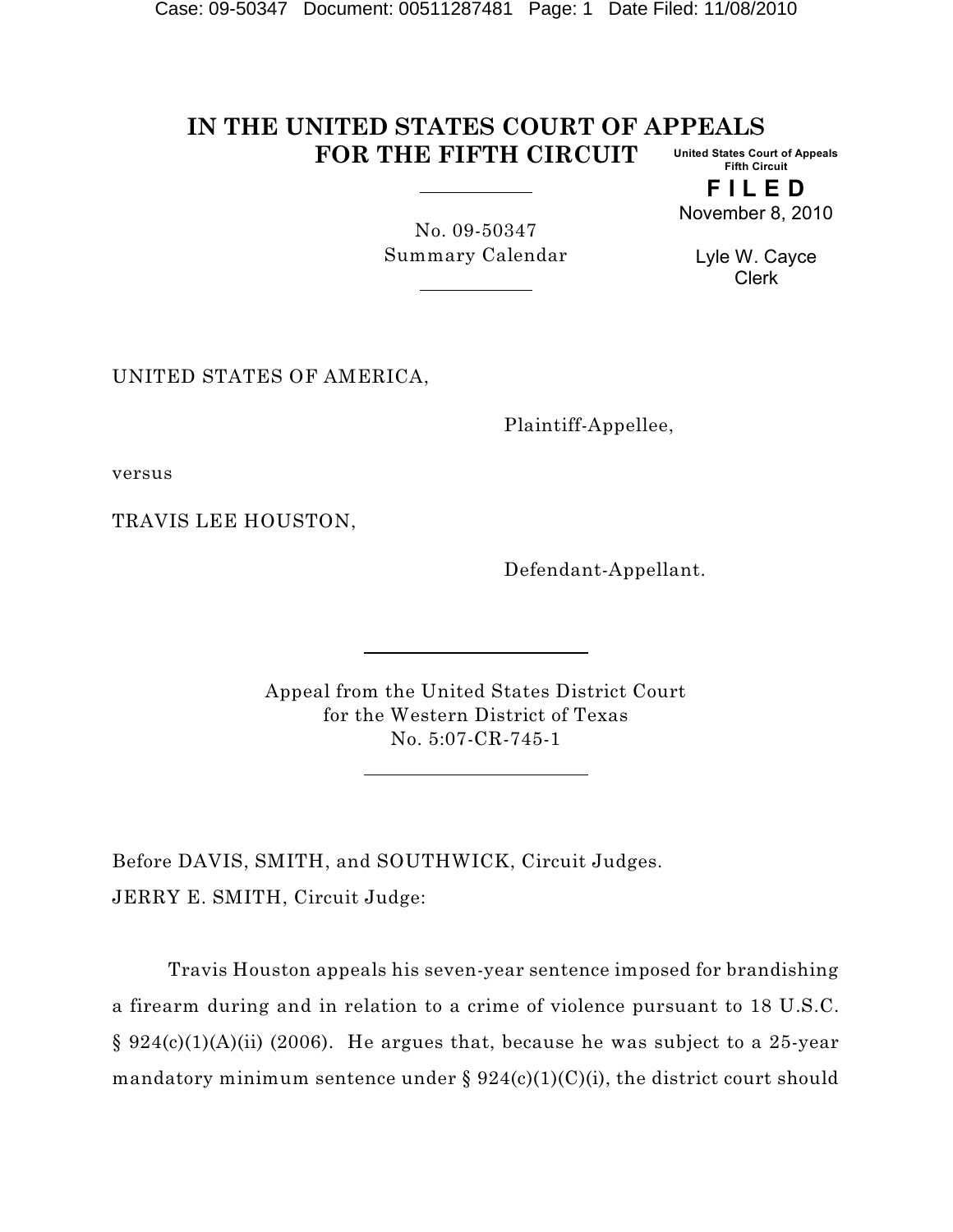not have imposed an additional consecutive seven-year sentence pursuant to § 924(c)(1)(A)(ii). Because Houston's seven-year and 25-year sentences were for separate crimes, we affirm.

I.

While Michael Floyd, a truck driver for Grocery Supply Co. ("GSC"), was stopped at a red light in San Antonio, Texas, Houston ran up to the truck's window brandishing a handgun and demanded to be let in. Houston then moved Floyd over to the passenger seat and drove toward Austin, Texas.

Two hours later, in Austin, Houston spotted another GSC truck off the freeway making its delivery at a convenience store. Houston said, "There's my truck," exited the freeway, parked near the convenience store, and waited for the other truck to finish its delivery. As David Cruz, Jr., along with his co-worker Michael Bilicek, drove their truck from the store, Houston positioned his truck to block the road. As Cruz's truck approached, Houston exited his vehicle and ran toward Cruz's truck with his gun in hand while shouting at Cruz to stop.

As Cruz tried to drive around the truck Houston had left blocking the road, Houston jumped onto the steps to the passenger side door of Cruz's truck and held on to the truck. Cruz sped up and swerved the truck back and forth, and Bilicek repeatedly kicked the passenger side window, but Houston hung on to the vehicle. Houston then fired his gun into the cab, shattering the passenger side window and spraying glass shards onto Cruz and Bilicek. Cruz steered the truck toward a ditch and jumped out, breaking his leg. Houston also jumped off, before the truck, with Bilicek inside it, crashed into an occupied car and fell into the ditch.

Francisco Aleman was washing his cement truck nearby when he heard the gunshot and the crash, and he ran over to the crash site. He saw Houston running toward him and asked whether he needed any help, at which point Hou-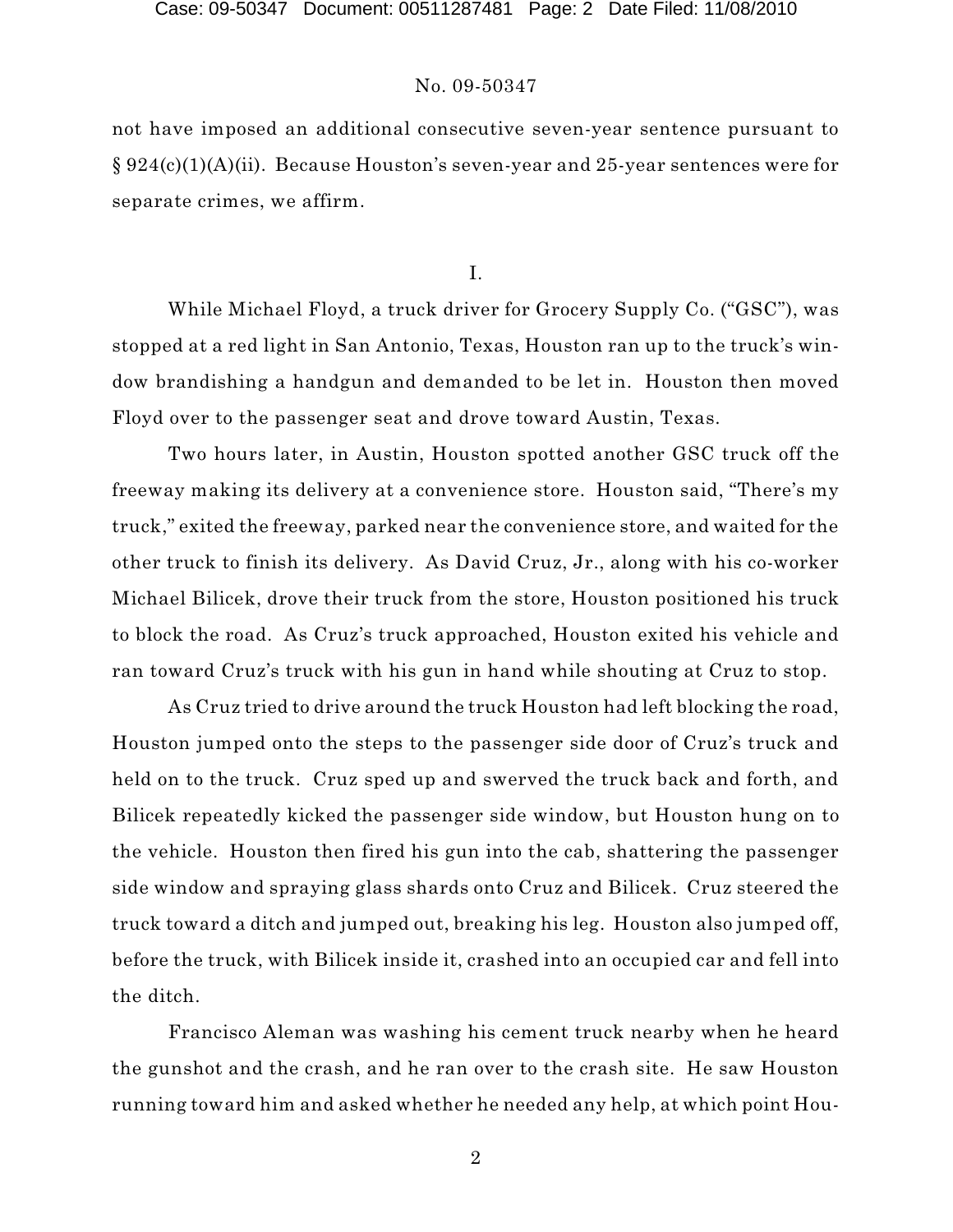ston pulled out his gun, pointed it at Aleman, told him to "back up," pushed him up to the cement truck, and asked for Aleman's key to the truck. The engine of another cement truck was already running, however, so Houston took that truck and drove off. Using the truck's GPS system, police apprehended Houston shortly thereafter.

## II.

Houston was convicted of possession of a firearm by a convicted felon, three counts of taking a motor vehicle by force, and two counts of obstructing interstate commerce by robbery, for which he received sentences ranging from 120 to 240 months of imprisonment, to run concurrently. In addition, he was convicted of two counts of brandishing a firearm during and in relation to a crime of violence pursuant to 18 U.S.C.  $\S 924(c)$ . He was sentenced to seven years of imprisonment on the first § 924(c) count and 25 years on the second, both sentences to run consecutively to all other counts. He appeals the imposition of the seven-year consecutive sentence. 1

#### III.

Section  $\S 924(c)(1)$  says, in pertinent part,

(A)(i) *Except to the extent that a greater minimum sentence is otherwise provided by this subsection* or by any other provision of law, any person who, *during and in relation to* any crime of violence or drug trafficking crime . . . for which the person may be prosecuted in a court of the United States, uses or carries a firearm, or who, in furtherance of any such crime, possesses a firearm, shall, in addition to the punishment provided for such crime of violence or drug trafficking crime--

<sup>&</sup>lt;sup>1</sup> Although Houston also argues that his conviction for felony firearm possession pursuant to 18 U.S.C. § 922(g)(1) (2006) violates the Interstate Commerce Clause, he concedes that that argument is foreclosed by *United States v. Rawls*, 85 F.3d 240, 242 (5th Cir. 1996).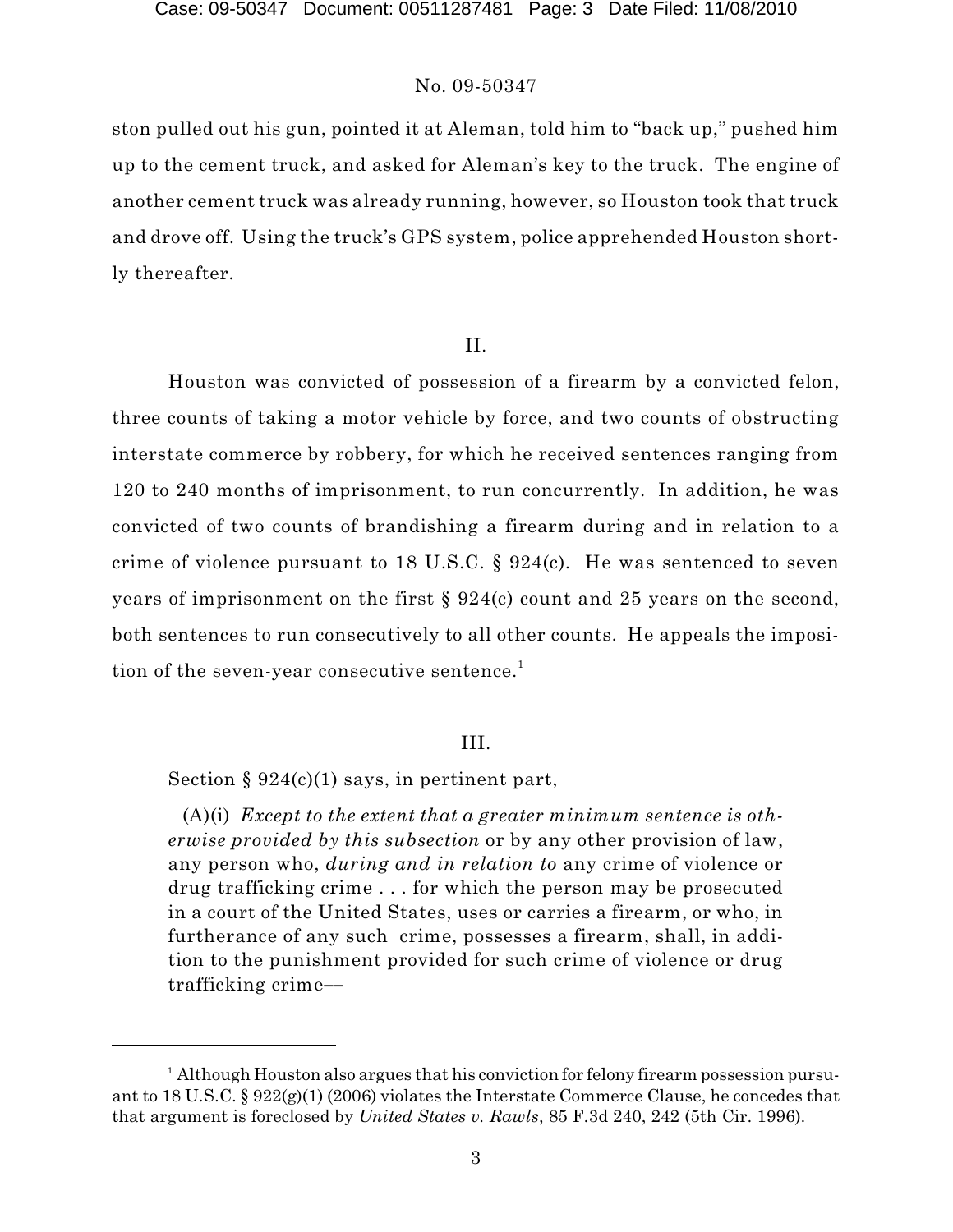Case: 09-50347 Document: 00511287481 Page: 4 Date Filed: 11/08/2010

#### No. 09-50347

. . . (ii) if the firearm is brandished, be sentenced to a term of imprisonment of not less than 7 years;

. . . .

(C) In the case of a second or subsequent conviction under this subsection, the person shall--

(i) be sentenced to a term of imprisonment of not less than 25 years . . . .

18 U.S.C. § 924(c)(1) (emphasis added). Houston contends that the district court erred in imposing both a seven-year consecutive sentence for the first count of brandishing a firearm and a 25-year consecutive sentence for the second count, because § 924(c)(1)(A) prohibits imposing the seven-year § 924(c) sentence "to the extent that a greater minimum sentence is otherwise provided by [§ 924(c)]." We must therefore decide whether a greater minimum sentence for a second or subsequent § 924(c) offense qualifies as a "greater minimum sentence... otherwise provided by [§ 924(c)]."2

The language of a statute, like all language, "cannot be interpreted apart from context." *Smith v. United States*, 508 U.S. 223, 229 (1993). The so-called "except" clause of § 924(c)(1)(A)(i) "does not say 'a greater minimum sentence' *for what*; yet it has to have *some* understood referent to be intelligible." *United States v. Parker*, 549 F.3d 5, 11 (1st Cir. 2008). One such referent is that the clause applies only to sentences concerning firearm possession.<sup>3</sup> The question

<sup>&</sup>lt;sup>2</sup> The parties agreed that Houston's appeal of his seven-year § 924(c) sentence was foreclosed by *United States v. London*, 568 F.3d 553, 564 (5th Cir. 2009), and the government moved for summary affirmance. We denied summary affirmance, however, because *London* does not address the issue we face.

*London*, 569 F.3d at 564 (adopting reasoning and holding of *United States v. Collins*, 3 205 F. App'x 196 (5th Cir. 2006)). The Supreme Court granted certiorari to resolve a circuit split on that issue. *United States v. Gould*, 329 F. App'x 569 (5th Cir. 2009), *cert. granted,* 130 S. Ct. 1283 (2010) (No. 09-7073); *United States v. Abbott*, 574 F.3d 203 (3d Cir. 2009), *cert.* (continued...)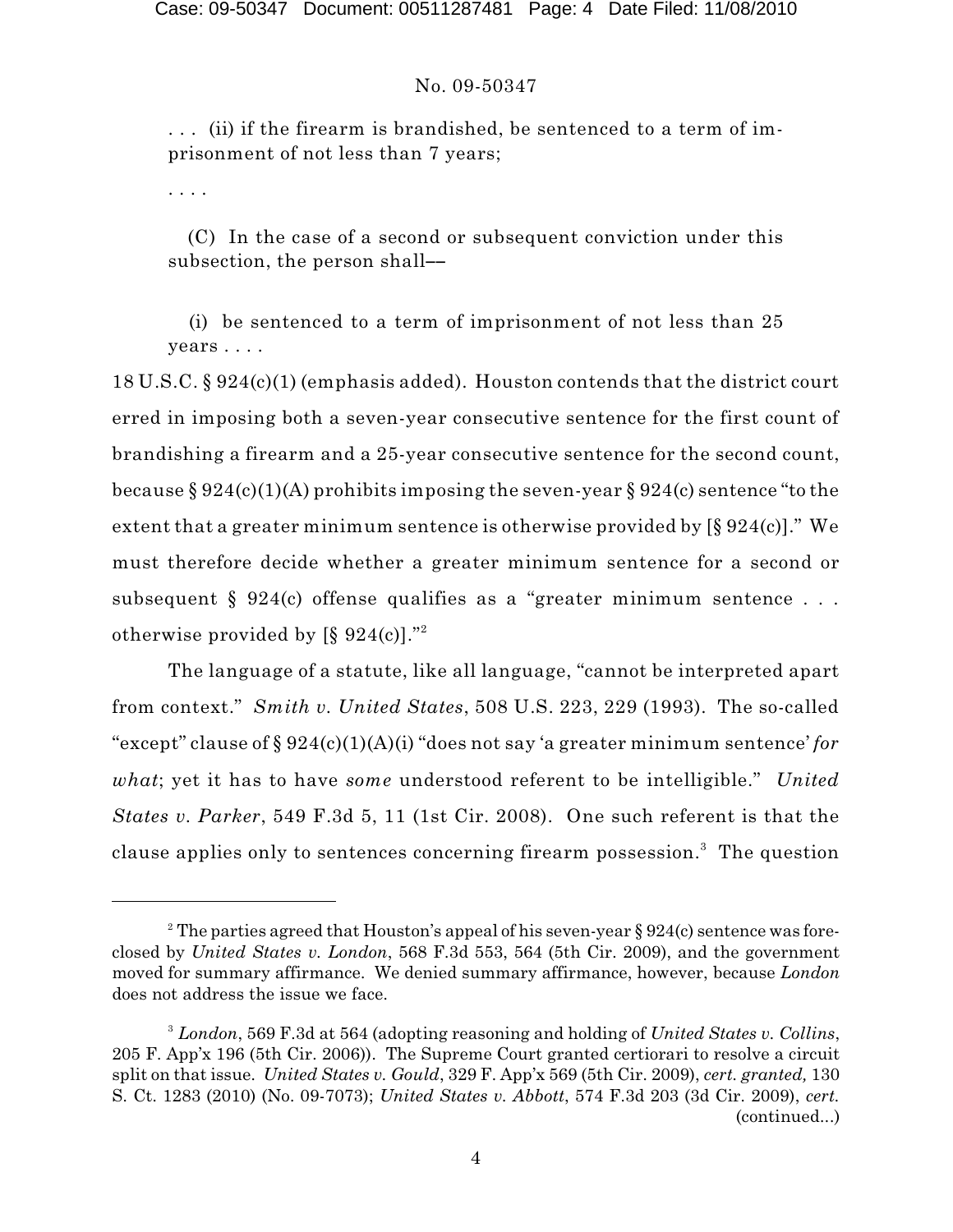is whether the "except" clause also covers a "greater minimum sentence" for possession of the same firearm during a subsequent crime committed later in the same day.

The issue is one of first impression, but the Second Circuit has come close to addressing it directly. In *United States v. Williams*, 558 F.3d 166, 171-72 (2d Cir. 2009) (*dictum*), it observed (and in *United States v. Parker*, 577 F.3d 143, 147 (2d Cir. 2009), it held) that the so-called "except" clause of  $\S 924(c)(1)(A)$  applies only to conduct arising from the same criminal transaction or set of operative facts as the crime yielding the greater mandatory minimum sentence. Thus, in *Parker*, the mandatory minimum sentence arising from possession of crack cocaine between April 30 and May 1 did not preclude an additional consecutive sentence for conduct arising from possession of crack cocaine on July 19, because those were different transactions. *Parker*, 577 F.3d at 147.

In support of its holding, the Second Circuit relied on  $\S 924(c)(1)(A)(i)$ 's reference to the use or carrying of a firearm "during and in relation to," or possession "in furtherance of," a crime of violence or drug trafficking offense. *Id.*; *Williams*, 558 F.3d at 171. The problem with that reasoning, however, is that the phrases "same transaction" and "set of operative facts" are procedural terms of art that mean neither "during" nor "in furtherance of" a crime of violence or drug trafficking offense. 4

<sup>3</sup> (...continued) *granted*, 130 S. Ct. 1284 (2010) (No. 09-479).

*See, e.g., Moore v. N.Y. Cotton Exch.*, 270 U.S. 593, 610 (1926) ("'[T]ransaction' is a 4 word of flexible meaning. It may comprehend a series of many occurrences, depending not so much upon the immediateness of their connection as upon their logical relationship."); *United Mine Workers v. Gibbs*, 383 U.S. 715, 724-25 (1966) (holding federal jurisdiction over pendent state law claims exists only if federal and state claims have the same "nucleus of operative fact" and is not limited to those cases in which state law claims are "little more than the equivalent of different epithets to characterize the same group of circumstances"(internal quotation marks and citation omitted)); *McDaniel v. Anheuser-Busch, Inc.*, 987 F.2d 298, 304 (5th Cir. (continued...)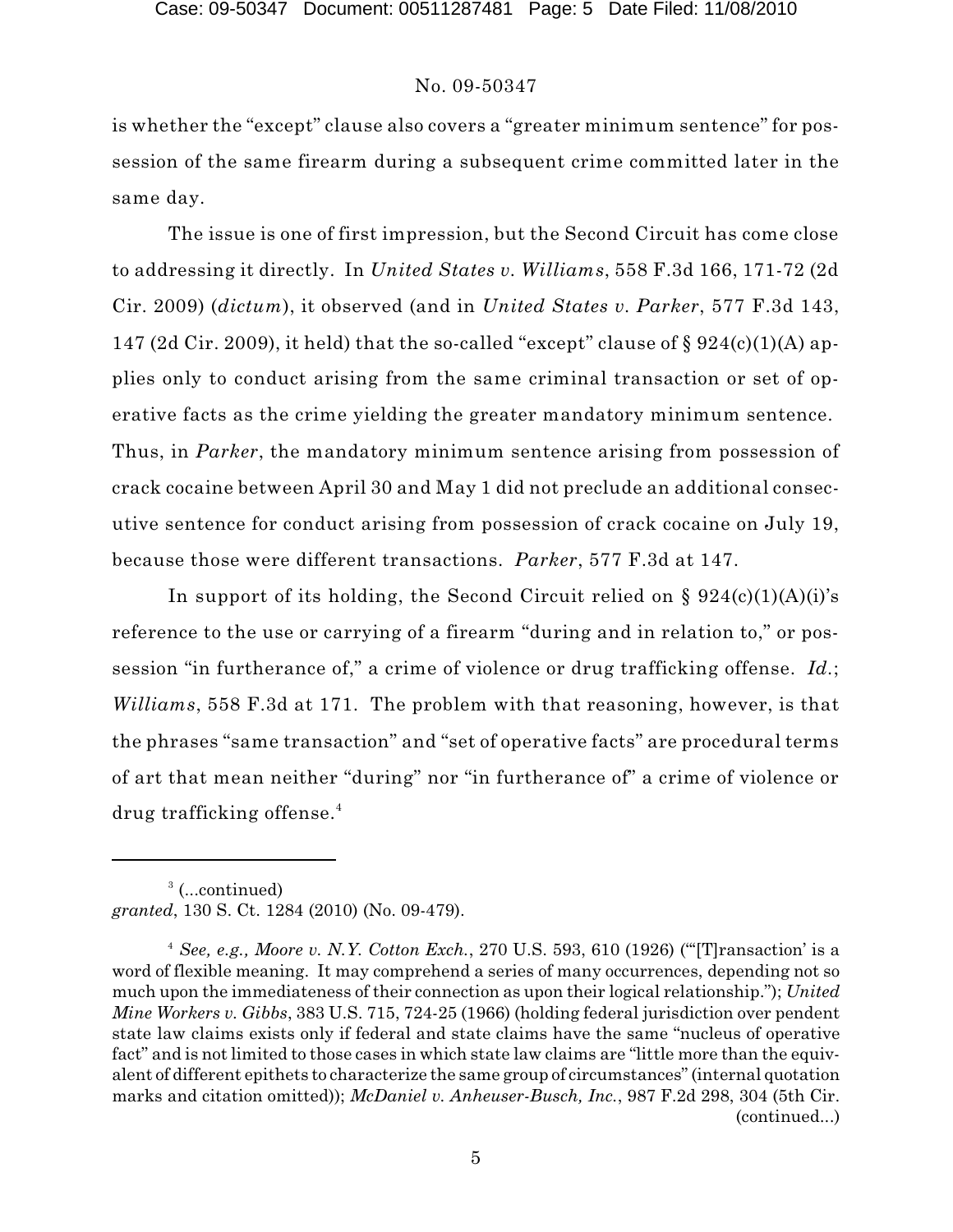For example, if a defendant robbed a bank and then stole a vehicle containing an unregistered firearm, a charge for possession of an unregistered firearm could form part of the same "transaction" as the bank robbery charge, even if the firearm was not carried "during" or possessed "in furtherance of" the robbery.<sup>5</sup> In short, there is a logical gap between the Second Circuit's test and the statutory language it relies on. Although the statute is admittedly "not a model of clarity," *Collins*, 205 F. App'x at 198, that does not sanction importing a doctrine found nowhere in the statute, let alone one as vague as the "same transaction" test.

There is a more faithful interpretation of the statute. Section § 924(c)- $(1)(A)(i)$  imposes a mandatory minimum sentence for using or carrying a firearm "during and in relation" to a crime of violence or drug trafficking crime or for possessing a firearm "in furtherance of" such a crime, unless § 924(c) or another provision of law imposes a greater mandatory minimum sentence. Just as we thought in *Collins* that the statute's "greater mandatory minimum sentence" exception most reasonably refers only to another, greater sentence for firearm possession, *id.*, so too does it most reasonably refer only to a greater mandatory minimum sentence for *that specific crime* of firearm possession. 6

In addition to being the most natural reading of  $\S 924(c)(1)(A)(i)$ , that interpretation avoids the odd result produced by the Second Circuit's reading,

<sup>&</sup>lt;sup>4</sup> (...continued)

<sup>1993)</sup> (holding defendant's contractual indemnity claim for attorneys' fees against third party arose out of same "aggregate of operative facts" as did plaintiff's negligence claim against defendant (internal quotation marks and citation omitted)).

*See United States v. Park*, 531 F.2d 754, 761 (5th Cir. 1976) (discussing *United States* <sup>5</sup> *v. Pietras*, 501 F.2d 182, 185 (8th Cir. 1974)).

*See United States v. Easter*, 553 F.3d 519, 526 (7th Cir. 2009) ("[T]he most natural <sup>6</sup> reading of the 'except' clause is that a defendant convicted under § 924(c)(1) shall be sentenced to a term of imprisonment set forth in  $\S 924(c)(1)(A)$  unless [another statutory provision] requires a higher minimum sentence for *that* § 924(c)(1) offense.").